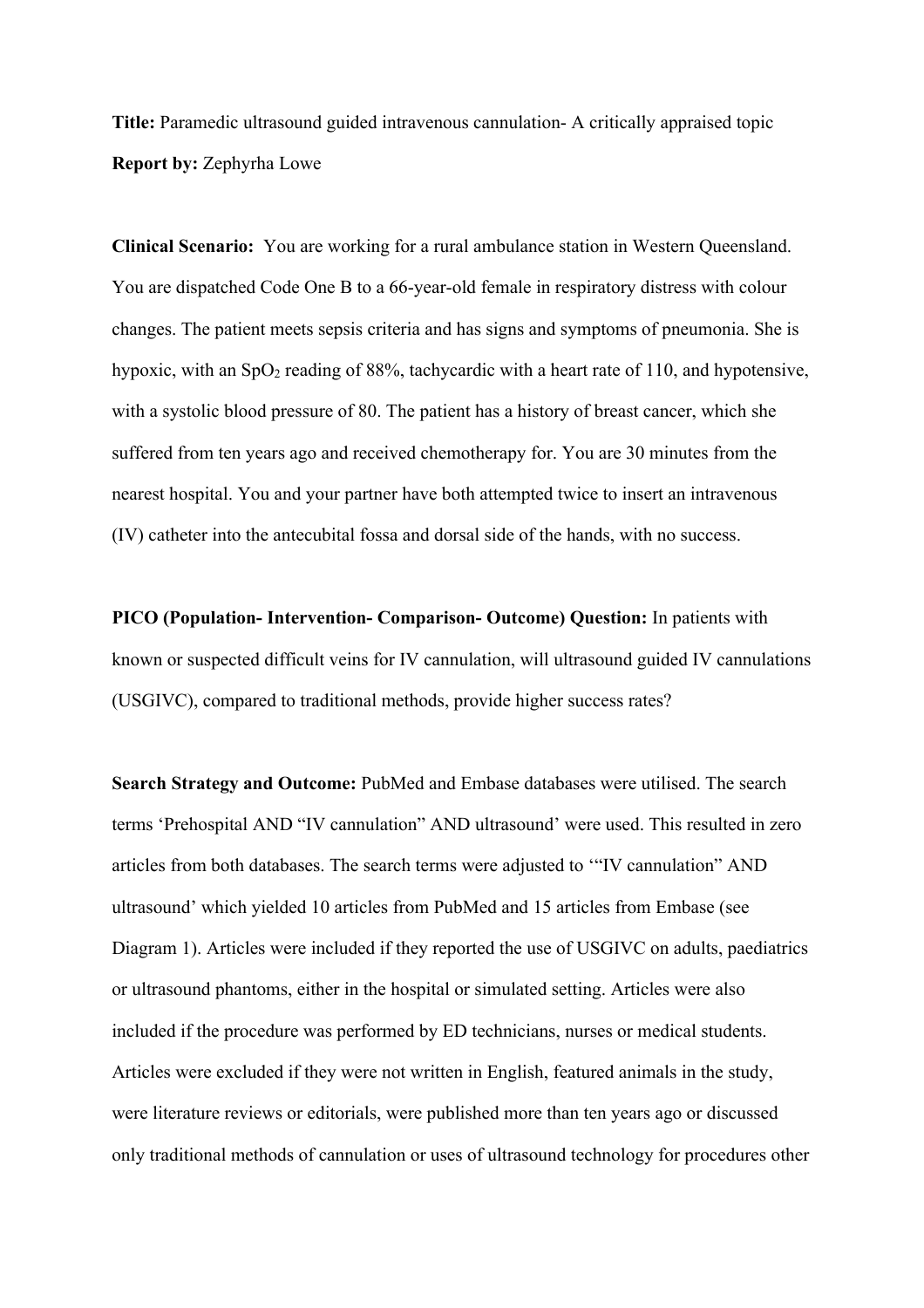than cannulation. Furthermore, three duplicate articles from Embase and one study which was ongoing at the time of submission were also exlcuded. The articles included in the appraisal can be found in Table 1.

# **Diagram 1. PRIMSA Flow Chart**



Abbreviations: US, ultrasound

**Search outcome:** 25

**Relevant papers:** 6

## **Table 1. Summary of Included Articles**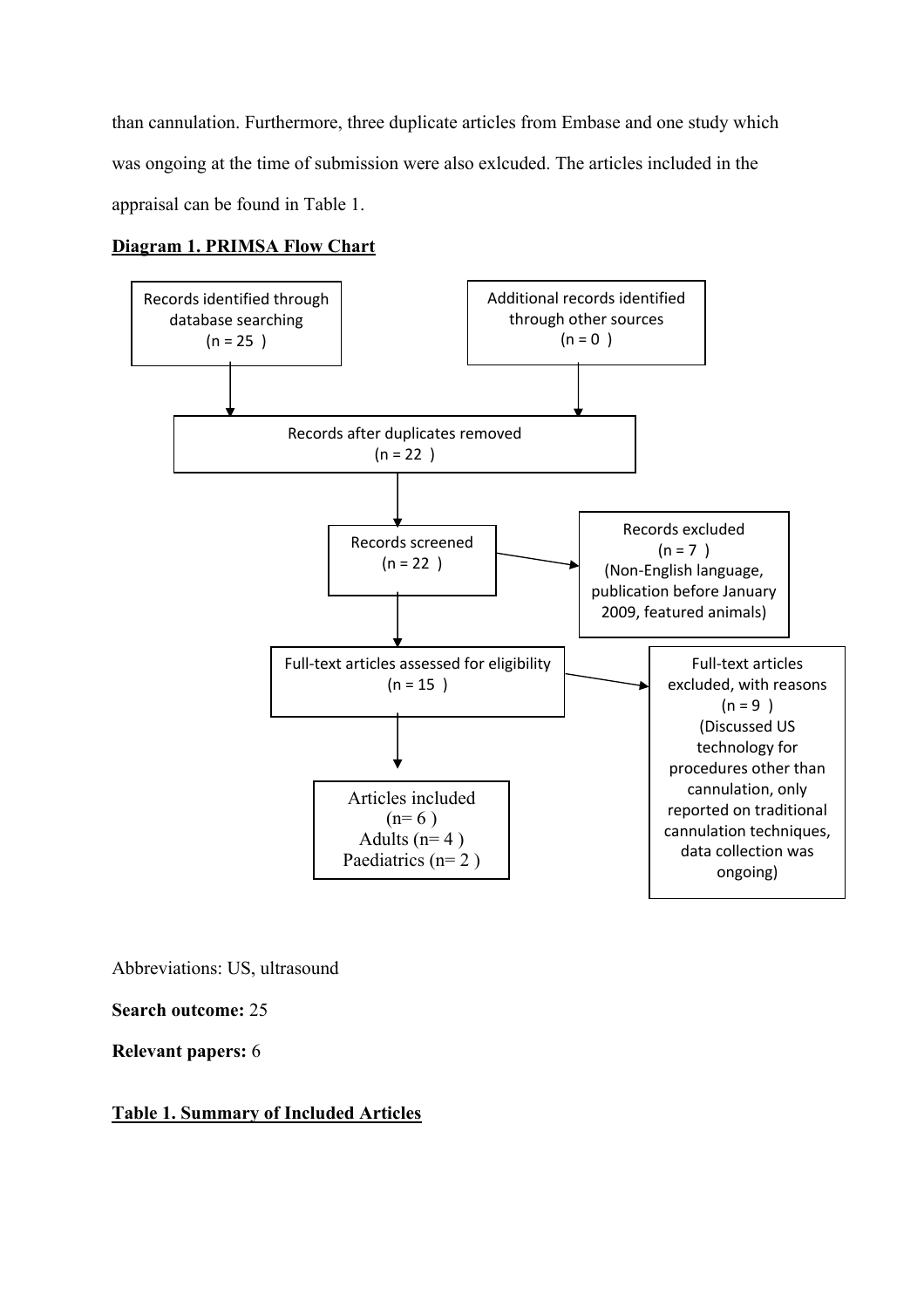| Title                                                                                                                                                                                                                 | Authors and<br>Date                                                                                                                                               | Method Design<br>and Sample<br>Characteristics                                                                                                                                                                                                                    | Main Findings                                                                                                                                                                                                                                                                                | Main<br>Limitations                                                                                                                                                                                                                                                                                     | Main Strengths                                                                                                                                                                                                                                          |
|-----------------------------------------------------------------------------------------------------------------------------------------------------------------------------------------------------------------------|-------------------------------------------------------------------------------------------------------------------------------------------------------------------|-------------------------------------------------------------------------------------------------------------------------------------------------------------------------------------------------------------------------------------------------------------------|----------------------------------------------------------------------------------------------------------------------------------------------------------------------------------------------------------------------------------------------------------------------------------------------|---------------------------------------------------------------------------------------------------------------------------------------------------------------------------------------------------------------------------------------------------------------------------------------------------------|---------------------------------------------------------------------------------------------------------------------------------------------------------------------------------------------------------------------------------------------------------|
| Perceived<br>Difficulty<br>and Success<br>Rate of<br>Standard<br>Versus<br>Ultrasound-<br>Guided<br>Peripheral<br>Intravenous<br>Cannulation<br>in a Novice<br>Study<br>Group: A<br>Randomized<br>Crossover<br>Trial. | Vitto, M.J.,<br>Myers, M.,<br>Vitto, C.M., $&$<br>Evans, D. P.<br>(2016).                                                                                         | Randomised,<br>cross-over study<br>of 61 medical<br>students with<br>limited IV<br>access<br>experience. A<br>one-hour<br>training period<br>was provided.<br><b>Results were</b><br>collected 6<br>weeks apart.                                                  | $\overline{100\%}$ of<br><b>USGIVC</b> were<br>successful on<br>the first attempt<br>compared to<br>56% traditional<br>IV cannulation.<br>6 weeks after<br>the initial<br>training, the<br>USGIVC group<br>had success rate<br>of 86%<br>compared to<br>$62\%$ for<br>standard<br>technique. | Follow-up data<br>was limited due<br>to the high drop-<br>out rate.<br>The<br>inexperience of<br>the population<br>skewed the data,<br>as in practice<br>this procedure<br>would be<br>performed by<br>experienced<br>paramedics, thus<br>this is not<br>representative of<br>the broader<br>workforce. | The longitudinal<br>design<br>demonstrated that<br>the skill of<br>USGIVC is easily<br>retained. This is<br>applicable to<br>clinical practice,<br>where paramedics<br>may have<br>extended periods<br>of time between<br>performing this<br>procedure. |
| Ultrasound<br>guidance<br>allows faster<br>peripheral<br>IV<br>cannulation<br>in children<br>under 3<br>years of age<br>with<br>difficult<br>venous<br>access: a<br>prospective<br>randomized<br>study.               | Benkhadra,<br>M., Collignon,<br>M., Fournel, I.,<br>Oeuvrard, C.,<br>Rollin, P.,<br>Perrin, M.,<br>Volot, $F_{\cdot}, \&$<br>Girard, C.<br>(2012).                | Prospective,<br>randomised<br>study.<br>Population<br>consisted of<br>children under<br>three with non-<br>visible, non-<br>palpable veins.<br>Procedure was<br>performed by<br>surgical nurses<br>with experience<br>in USGIVC and<br>traditional<br>techniques. | Time to<br>successful<br>cannulation was<br>significantly<br>lower in US<br>technique<br>(63.5secs vs<br>420.5 secs).                                                                                                                                                                        | Results are<br>specific to<br>paediatrics<br>under 3,<br>therefore not<br>generalisable to<br>other age<br>groups.<br>Small sample<br>size ( $n=40$ ).                                                                                                                                                  | Randomised<br>design ensured<br>demographics<br>between the two<br>groups were<br>comparable.                                                                                                                                                           |
| Ultrasound-<br>guided<br>small vessel<br>cannulation:<br>long-axis<br>approach is<br>equivalent<br>to short-axis<br>in novice<br>sonographer<br>S<br>experienced<br>with<br>landmark-                                 | Erickson,<br>C.S., Liao, M.,<br>Haukoos, J.S.,<br>Douglass,<br>E., DiGeronino<br>M., Christense<br>n, E., Hopkins,<br>E., Bender, B.,<br>& Kendall, J.<br>(2014). | Prospective,<br>observational<br>study.<br>Emergency<br>nurses,<br>proficient in<br>traditional<br>cannulation but<br>novice<br>sonographers,<br>performed<br><b>USGIVC</b> on US<br>phantoms after                                                               | Novice<br>sonographers<br>are capable of<br>performing<br><b>USGIVC</b><br>successfully<br>with similar<br>time to vessel<br>penetration in<br>long- and short-<br>axis approaches.<br>Both approaches<br>had near-<br>optimal median                                                        | US phantoms do<br>not perfectly<br>simulate human<br>skin, therefore,<br>the clinical<br>complexity of<br><b>USGIVC</b> was<br>not represented.<br>Success rate was<br>based on time to<br>vessel<br>penetration,<br>which may not                                                                      | Data was<br>collected by<br>emergency<br>medicine<br>residents who<br>were blinded to<br>the purpose of the<br>study, eliminating<br>bias.<br>Large sample size<br>of 100 USGIVCs.                                                                      |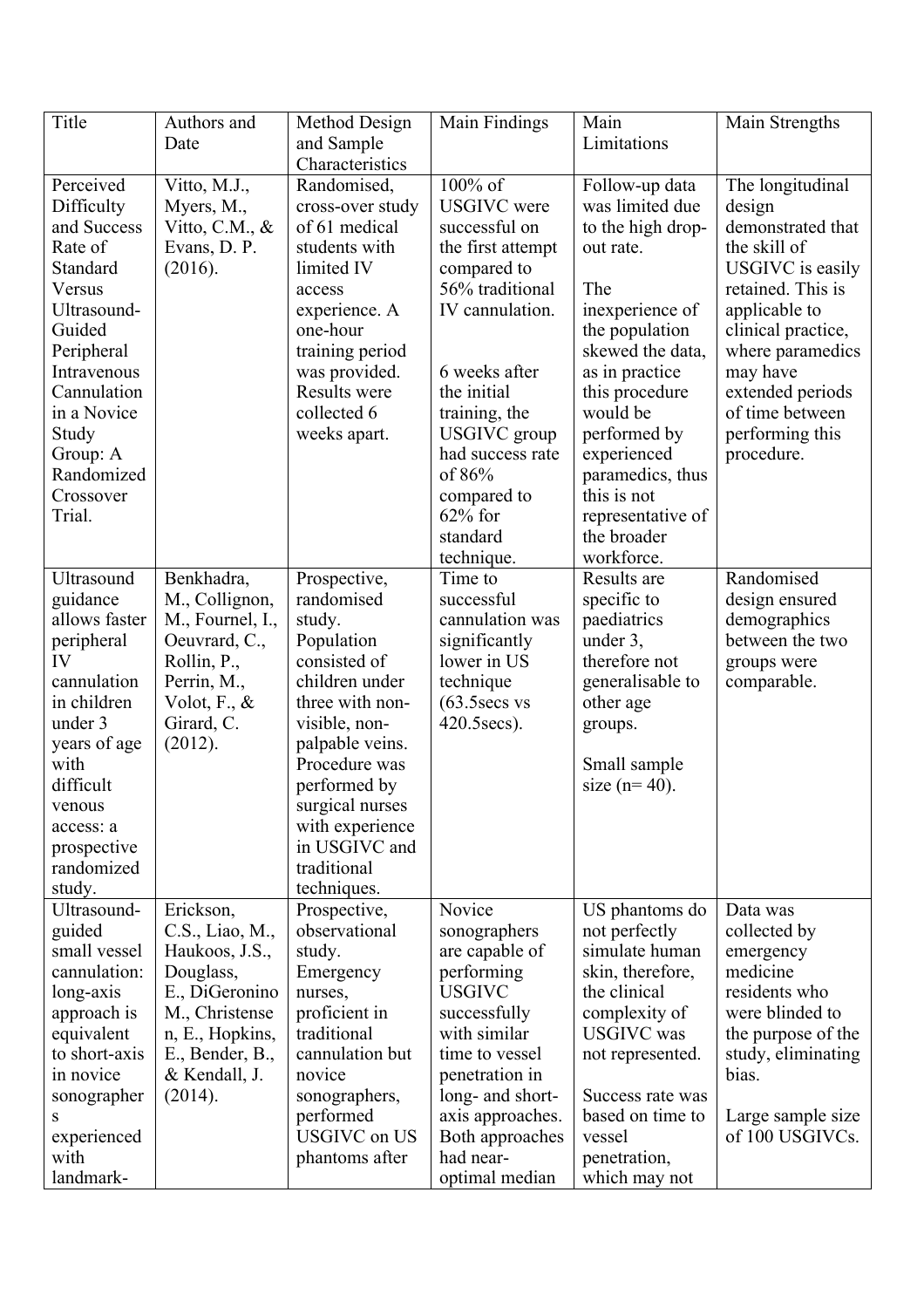| based<br>cannulation.                                                                                                                                                     |                                                                                                                                                                                       | one hour of<br>training.                                                                                                                                                                                                                                                                                    | counts for skin<br>penetrations (1)<br>and catheter<br>redirections (0).                                                                | always represent<br>appropriate<br>placement, thus<br>the success rate<br>could have been<br>inflated.                                                                                                                                                                                                                                                               |                                                                                                                                                                                               |
|---------------------------------------------------------------------------------------------------------------------------------------------------------------------------|---------------------------------------------------------------------------------------------------------------------------------------------------------------------------------------|-------------------------------------------------------------------------------------------------------------------------------------------------------------------------------------------------------------------------------------------------------------------------------------------------------------|-----------------------------------------------------------------------------------------------------------------------------------------|----------------------------------------------------------------------------------------------------------------------------------------------------------------------------------------------------------------------------------------------------------------------------------------------------------------------------------------------------------------------|-----------------------------------------------------------------------------------------------------------------------------------------------------------------------------------------------|
| Ultrasound-<br>guided<br>peripheral<br>intravenous<br>access<br>placement<br>for children<br>in the<br>emergency<br>department.                                           | Otani, T.,<br>Morikawa, Y.,<br>Hayakawa, I.,<br>Atsumi, Y.,<br>Tomari, K.,<br>Tomobe, Y.,<br>Uda, K.,<br>Funakoshi, Y.,<br>Sakaguchi, C.,<br>Nishimoto, S.<br>& Hataya, H.<br>(2018). | Prospective,<br>comparative<br>study.<br>Population<br>consisted of<br>paediatrics in<br>the emergency<br>department. If<br>IV access failed<br>on the first<br>attempt, then the<br>participant was<br>assigned to the<br><b>USGIVC</b> or<br>traditional<br>cannulation<br>group for a<br>second attempt. | Dual-operator<br><b>USGIVC</b><br>method had a<br>lower success<br>rate than the<br>blind technique<br>$(65\% \text{ vs } 84\%).$       | The findings do<br>not corroborate<br>with other<br>studies. Hence,<br>further research<br>to determine if<br>this result was<br>due to the dual-<br>operator<br>technique used<br>is required to<br>validate the<br>results.<br>The article did<br>not specify the<br>type of US<br>machine used,<br>thus the results<br>are not<br>comparable to<br>other studies. | Large sample size<br>of 712<br>participants was<br>used.<br>Emergency<br>setting is<br>compatible with<br>prehospital setting<br>to an extent.                                                |
| Ultrasound-<br>guided<br>peripheral<br>intravenous<br>catheter<br>training<br>results in<br>physician-<br>level<br>success for<br>emergency<br>department<br>technicians. | Duran-<br>Gehring, P.,<br>Bryant, L.,<br>Reynolds, J.A.,<br>Aldridge, P.,<br>Kalynych, C.J.<br>and Guirgis,<br>F.W. (2016).                                                           | Retrospective<br>review of<br>prospective<br>database.<br>Patients who<br>met difficult IV<br>access criteria<br>were included.                                                                                                                                                                             | Overall success<br>rate of USGIVC<br>was 97.5%.<br>86.6% were<br>placed on the<br>first attempt.                                        | Retrospective<br>design has<br>increased risk of<br>incorrect data<br>being included.<br>Difficult IV<br>access criteria<br>was not<br>explicitly stated,<br>hence, the study<br>was open to<br>selection bias.                                                                                                                                                      | Many of the ED<br>technicians<br>enrolled in this<br>study were also<br>paramedics. Thus,<br>the capability to<br>perform the<br>procedure is<br>generalised to the<br>paramedic<br>industry. |
| Ultrasound-<br>guided<br>peripheral<br>intravenous<br>access in the<br>intensive<br>care unit.                                                                            | Gregg, C.,<br>Murthi, S.B.,<br>Sisley, A.C.,<br>Stein, D.M.<br>and Thomas,<br>M. (2010).                                                                                              | Retrospective,<br>cohort review of<br>USGIVC in the<br>intensive care<br>unit between<br>September 2007<br>and February<br>2008.                                                                                                                                                                            | A high success<br>rate was found<br>$(99%).$ The<br>placement of an<br>USGIV cannula<br>also resulted in<br>fewer central<br>line days. | Lack of<br>randomisation<br>and physical<br>observation may<br>lead to<br>confounding<br>factors.                                                                                                                                                                                                                                                                    | The data collected<br>was over a 6-<br>month period,<br>which resulted in<br>a large sample<br>size and measured<br>the longitude<br>effects.<br>Factors that<br>impacted normal              |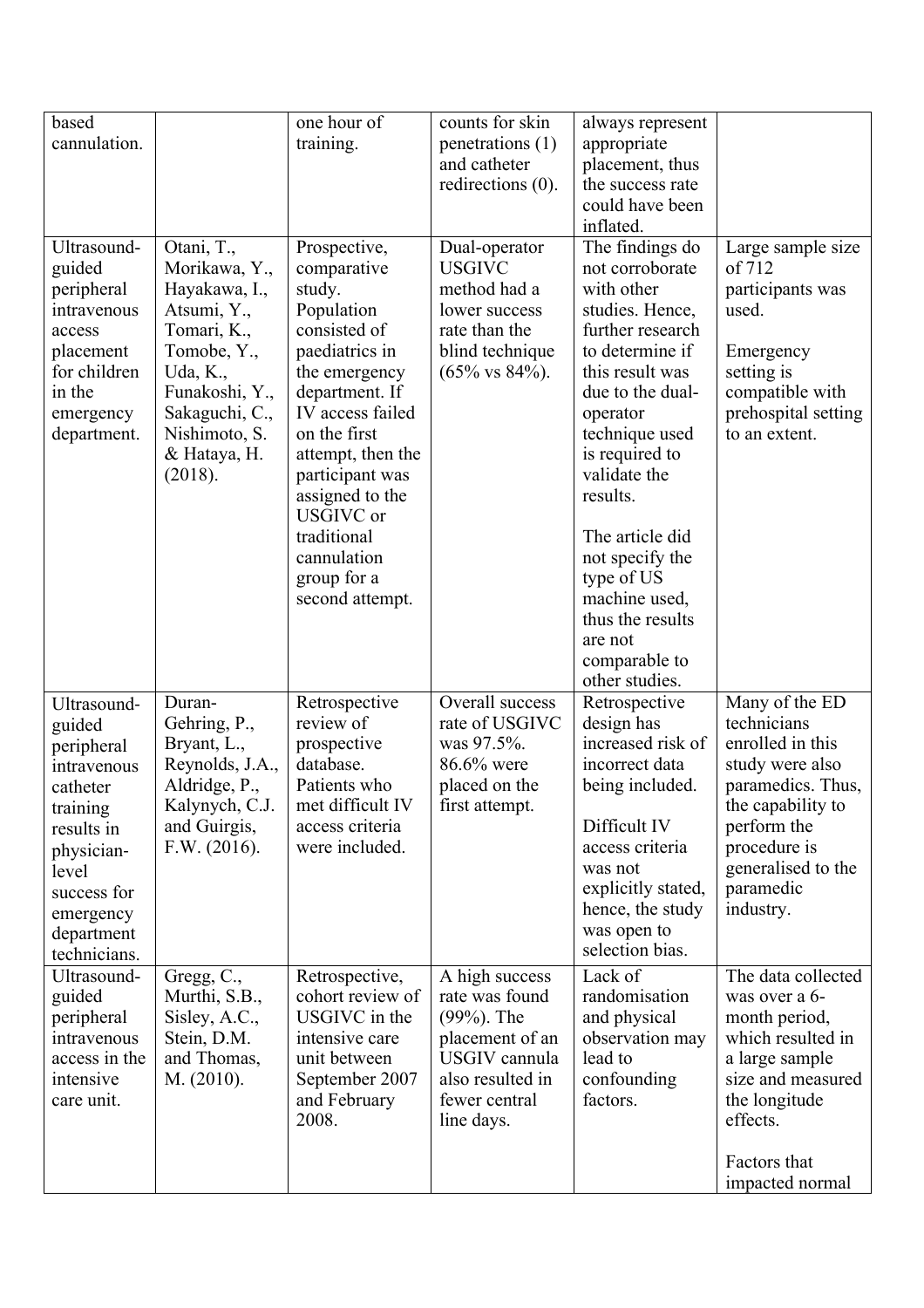|  |  | IV access and led       |
|--|--|-------------------------|
|  |  | to the decision to      |
|  |  | use US                  |
|  |  | technology              |
|  |  | corroborates with       |
|  |  | those in the            |
|  |  |                         |
|  |  | prehospital<br>setting. |

Abbreviations: US, ultrasound; USGIVC, ultrasound-guided intravenous cannulation; IV, intravenous; ED, emergency department.

## **Summary of Findings and Comments:**

- Overall, USGIVC produced higher success rates than traditional techniques.
- However, there was no strong evidence base for patients in the prehospital setting. Thus, the benefit of this procedure cannot be generalised to this field without further research.

## **Clinical Practice Considerations:**

From an isolated clinical perspective, the benefit of USGIVC is significant. However, the cost-effectiveness of this procedure greatly impacts the decision to include it into paramedics' scope of practice. Whilst ultrasound machines are fairly inexpensive, the cost of taking paramedics out of service to complete the appropriate training and hospital practice course to ensure they are reaching an 80-90% success rate is not reasonable. If the prehospital scope of practice was increased to include other ultrasound procedures, and this was taught from tertiary level training, then the cost-effectiveness of this procedure would be improved. Overall, the implementation of ultrasound machines into ambulances is unreasonable for the sole purpose of IV cannulation.

#### **Clinical Bottom Line:**

This review has demonstrated that USGIVC improves success rates and requires fewer attempts. These factors assist infection control as less skin punctures results in fewer entry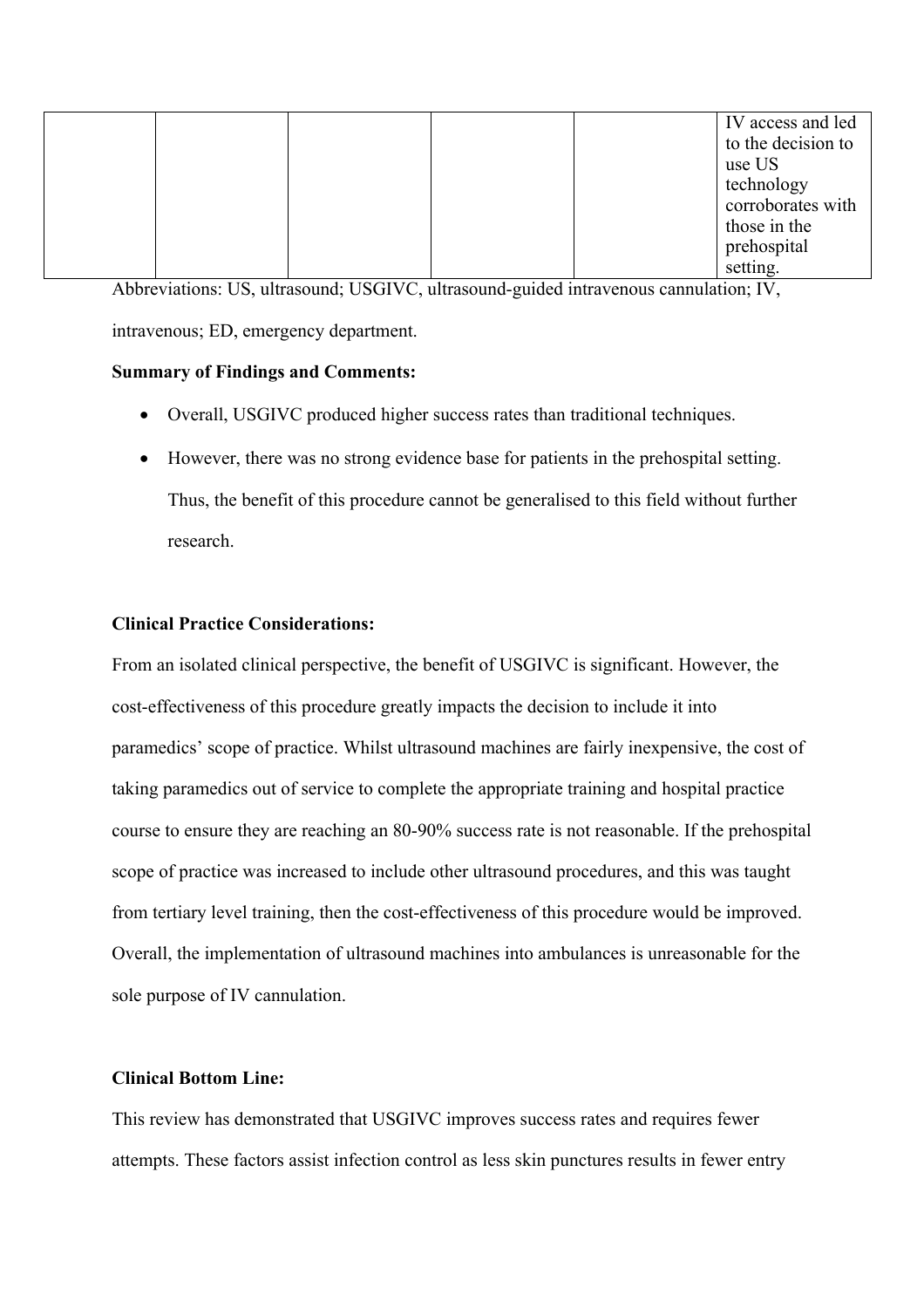points for pathogens. The procedure is successful for both adults and paediatrics, and the long and short-axis techniques have both been found to have similar times to vessel penetration. As there are no current articles on this procedure and its effectiveness in the prehospital setting, the findings must be extrapolated to apply to paramedic practice. In the prehospital setting, this procedure would be beneficial for patients with veins that are not palpable or visible, or have a known history of difficult cannulation. The procedure would be particularly beneficial to rural services where patients who require medications or fluids immediately are a significant distance from back-up and hospitals. It would not be recommended for use in critical cases as other methods of access such as intraosseous (IO) are quicker. As the paramedic industry advances, it would be beneficial for new graduates and students to be aware of this technology and its uses as it may be implemented during their career.

#### **References:**

Benkhadra, M., Collignon, M., Fournel, I., Oeuvrard, C., Rollin, P., Perrin, M., Volot, F., & Girard, C. (2012). Ultrasound guidance allows faster peripheral IV cannulation in children under 3 years of age with difficult venous access: a prospective randomized study. *Paediatric Anaesthesia, 22,* 449-454. http://dx.doi.org/10.1111/j.1460-9592.2012.03830.x.